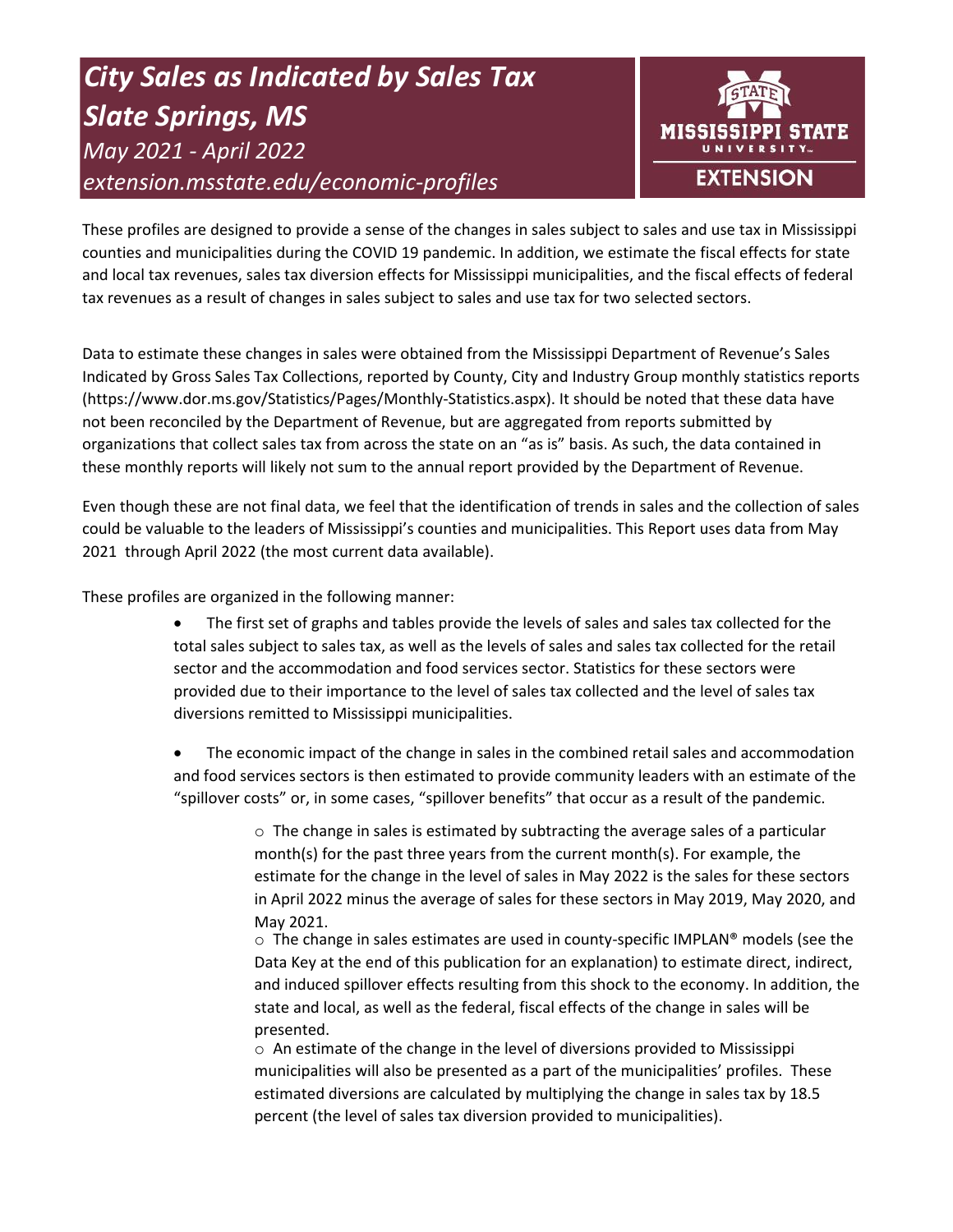| Total Sales as Indicated by Sales Tax (\$000s) |         |         |         | <b>Total Sales Tax Collected (\$000s)</b> |           |      |      |      |      |
|------------------------------------------------|---------|---------|---------|-------------------------------------------|-----------|------|------|------|------|
| Month                                          | 2019    | 2020    | 2021    | 2022                                      | Month     | 2019 | 2020 | 2021 | 2022 |
| January                                        | \$17    | \$18    | \$17    | \$149                                     | January   | \$1  | \$1  | \$1  | \$1  |
| February                                       | \$239   | \$27    | \$21    | \$62                                      | February  | \$1  | \$1  | \$1  | \$2  |
| March                                          | \$60    | \$162   | \$59    | \$324                                     | March     | \$1  | \$1  | \$1  | \$2  |
| April                                          | \$1,941 | \$1,132 | \$1,666 | \$1,168                                   | April     | \$2  | \$1  | \$1  | \$2  |
| May                                            | \$2,923 | \$1,783 | \$5,579 |                                           | May       | \$1  | \$1  | \$1  |      |
| June                                           | \$5,351 | \$6,067 | \$6,556 |                                           | June      | \$1  | \$1  | \$1  |      |
| July                                           | \$2,183 | \$2,628 | \$3,323 |                                           | July      | \$1  | \$1  | \$1  |      |
| August                                         | \$870   | \$1,400 | \$1,758 |                                           | August    | \$1  | \$1  | \$3  |      |
| September                                      | \$439   | \$468   | \$613   |                                           | September | \$1  | \$1  | \$1  |      |
| October                                        | \$397   | \$337   | \$347   |                                           | October   | \$1  | \$1  | \$1  |      |
| November                                       | \$264   | \$278   | \$336   |                                           | November  | \$1  | \$1  | \$1  |      |
| December                                       | \$128   | \$309   | \$137   |                                           | December  | \$1  | \$1  | \$1  |      |





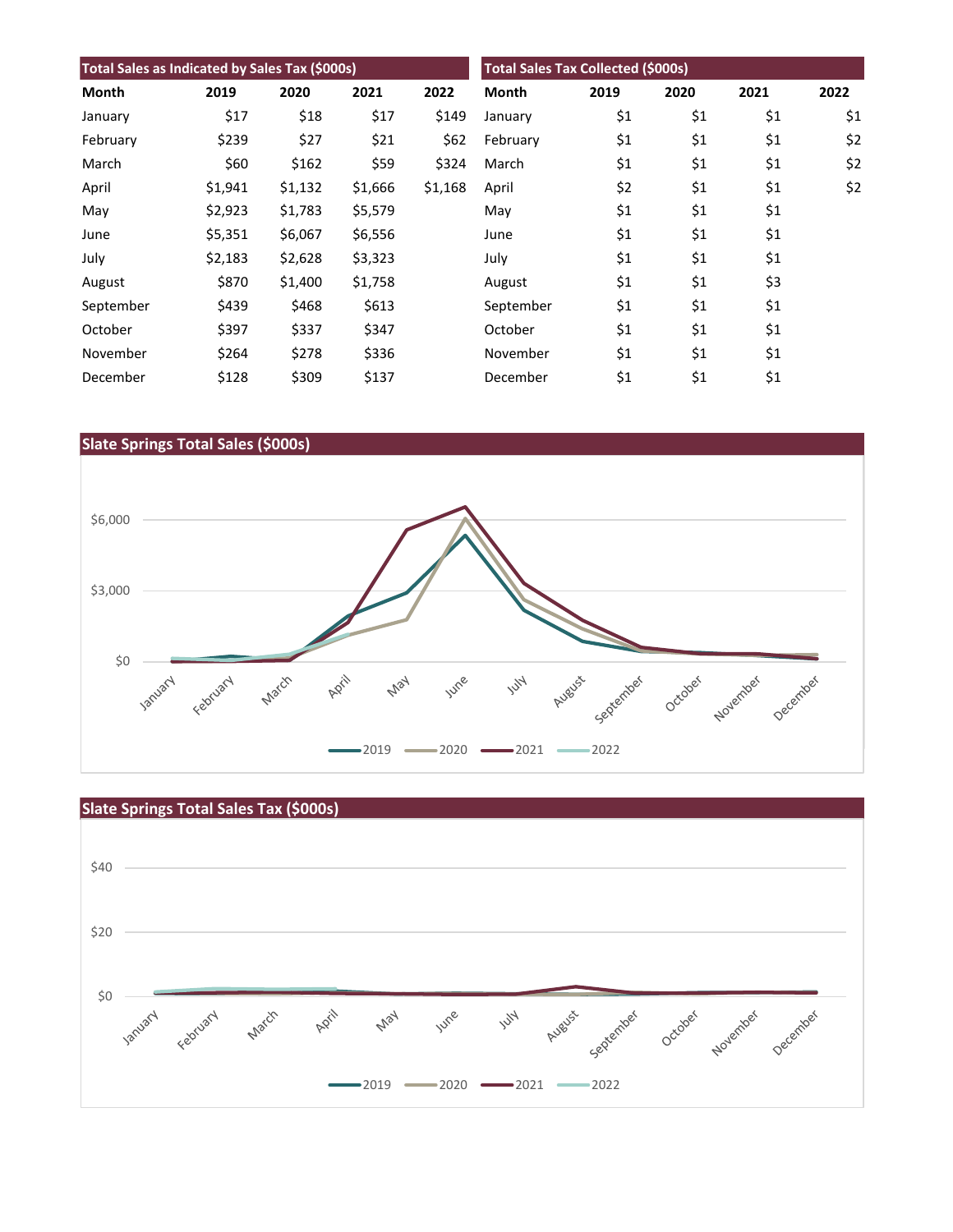| Retail Sector Sales as Indicated by Sales Tax (\$000s) |         |         |         | Retail Sector Sales Tax Collected (\$000s) |              |      |      |      |      |
|--------------------------------------------------------|---------|---------|---------|--------------------------------------------|--------------|------|------|------|------|
| Month                                                  | 2019    | 2020    | 2021    | 2022                                       | <b>Month</b> | 2019 | 2020 | 2021 | 2022 |
| January                                                | \$15    | \$16    | \$16    | \$147                                      | January      | \$1  | \$1  | \$1  | \$1  |
| February                                               | \$237   | \$26    | \$19    | \$61                                       | February     | \$1  | \$1  | \$1  | \$2  |
| March                                                  | \$59    | \$161   | \$57    | \$322                                      | March        | \$1  | \$1  | \$1  | \$2  |
| April                                                  | \$1,939 | \$1,130 | \$1,664 | \$1,165                                    | April        | \$2  | \$1  | \$1  | \$2  |
| May                                                    | \$2,922 | \$0     | \$0     |                                            | May          | \$1  | \$0  | \$0  |      |
| June                                                   | \$5,350 | \$0     | \$0     |                                            | June         | \$1  | \$0  | \$0  |      |
| July                                                   | \$2,182 | \$2,626 | \$3,322 |                                            | July         | \$1  | \$1  | \$1  |      |
| August                                                 | \$868   | \$1,398 | \$1,756 |                                            | August       | \$1  | \$0  | \$3  |      |
| September                                              | \$437   | \$466   | \$611   |                                            | September    | \$1  | \$1  | \$1  |      |
| October                                                | \$396   | \$335   | \$345   |                                            | October      | \$1  | \$1  | \$1  |      |
| November                                               | \$263   | \$276   | \$334   |                                            | November     | \$1  | \$1  | \$1  |      |
| December                                               | \$126   | \$307   | \$135   |                                            | December     | \$1  | \$1  | \$1  |      |





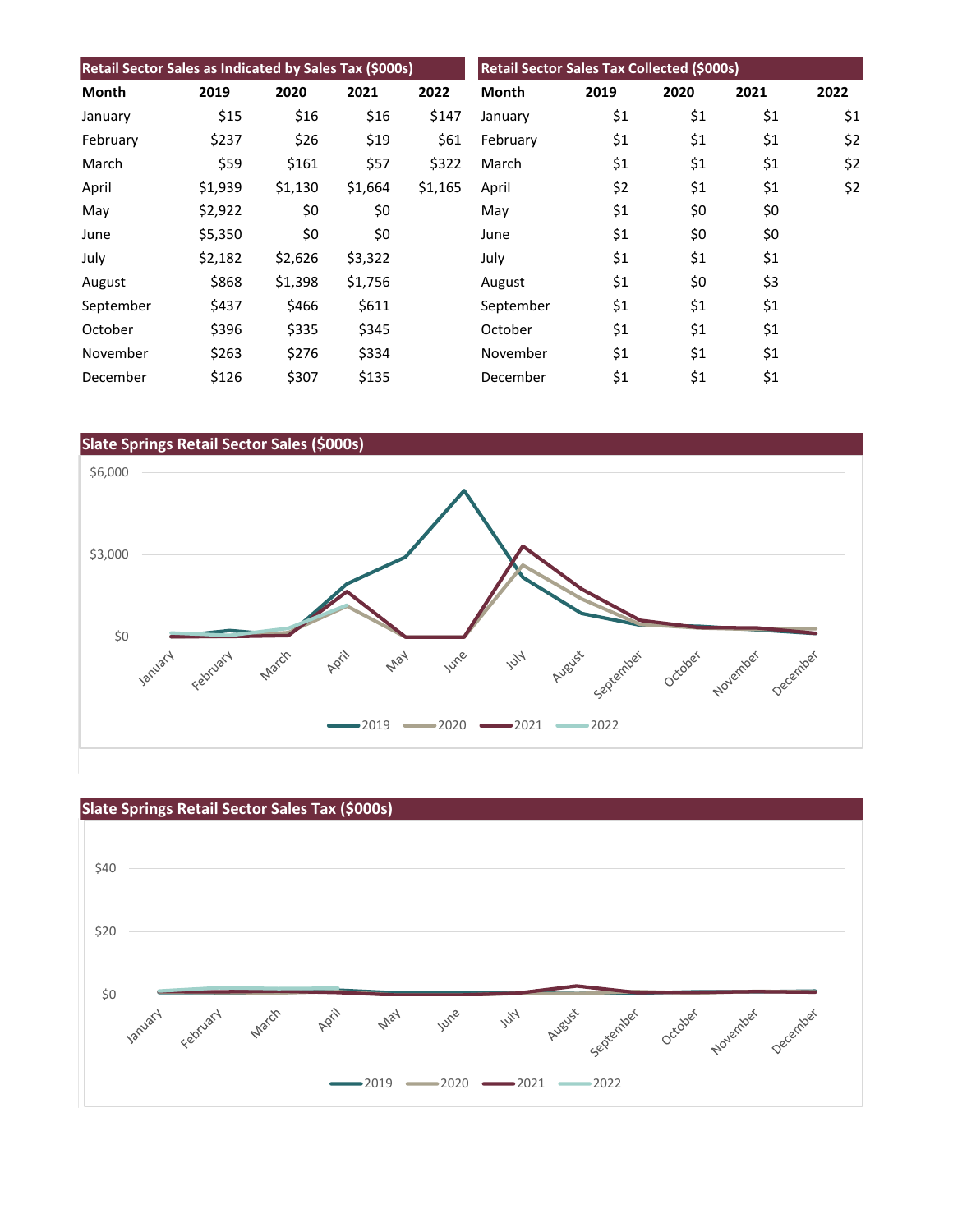| <b>Food Service and Accommodations Sector Sales</b> |      |      |      | <b>Food Service and Accommodations Sector Sales</b><br>Tax Collected (\$000s) |              |      |      |      |      |
|-----------------------------------------------------|------|------|------|-------------------------------------------------------------------------------|--------------|------|------|------|------|
| Subject to Sales Tax (\$000s)                       |      |      |      |                                                                               |              |      |      |      |      |
| <b>Month</b>                                        | 2019 | 2020 | 2021 | 2022                                                                          | <b>Month</b> | 2019 | 2020 | 2021 | 2022 |
| January                                             | \$0  | \$0  | \$0  | \$0                                                                           | January      | \$0  | \$0  | \$0  | \$0  |
| February                                            | \$0  | \$0  | \$0  | \$0                                                                           | February     | \$0  | \$0  | \$0  | \$0  |
| March                                               | \$0  | \$0  | \$0  | \$0                                                                           | March        | \$0  | \$0  | \$0  | \$0  |
| April                                               | \$0  | \$0  | \$0  | \$0                                                                           | April        | \$0  | \$0  | \$0  | \$0  |
| May                                                 | \$0  | \$0  | \$0  |                                                                               | May          | \$0  | \$0  | \$0  |      |
| June                                                | \$0  | \$0  | \$0  |                                                                               | June         | \$0  | \$0  | \$0  |      |
| July                                                | \$0  | \$0  | \$0  |                                                                               | July         | \$0  | \$0  | \$0  |      |
| August                                              | \$0  | \$0  | \$0  |                                                                               | August       | \$0  | \$0  | \$0  |      |
| September                                           | \$0  | \$0  | \$0  |                                                                               | September    | \$0  | \$0  | \$0  |      |
| October                                             | \$0  | \$0  | \$0  |                                                                               | October      | \$0  | \$0  | \$0  |      |
| November                                            | \$0  | \$0  | \$0  |                                                                               | November     | \$0  | \$0  | \$0  |      |
| December                                            | \$0  | \$0  | \$0  |                                                                               | December     | \$0  | \$0  | \$0  |      |

**Slate Springs Food Service and Accommodations Sector Sales (\$000s)**



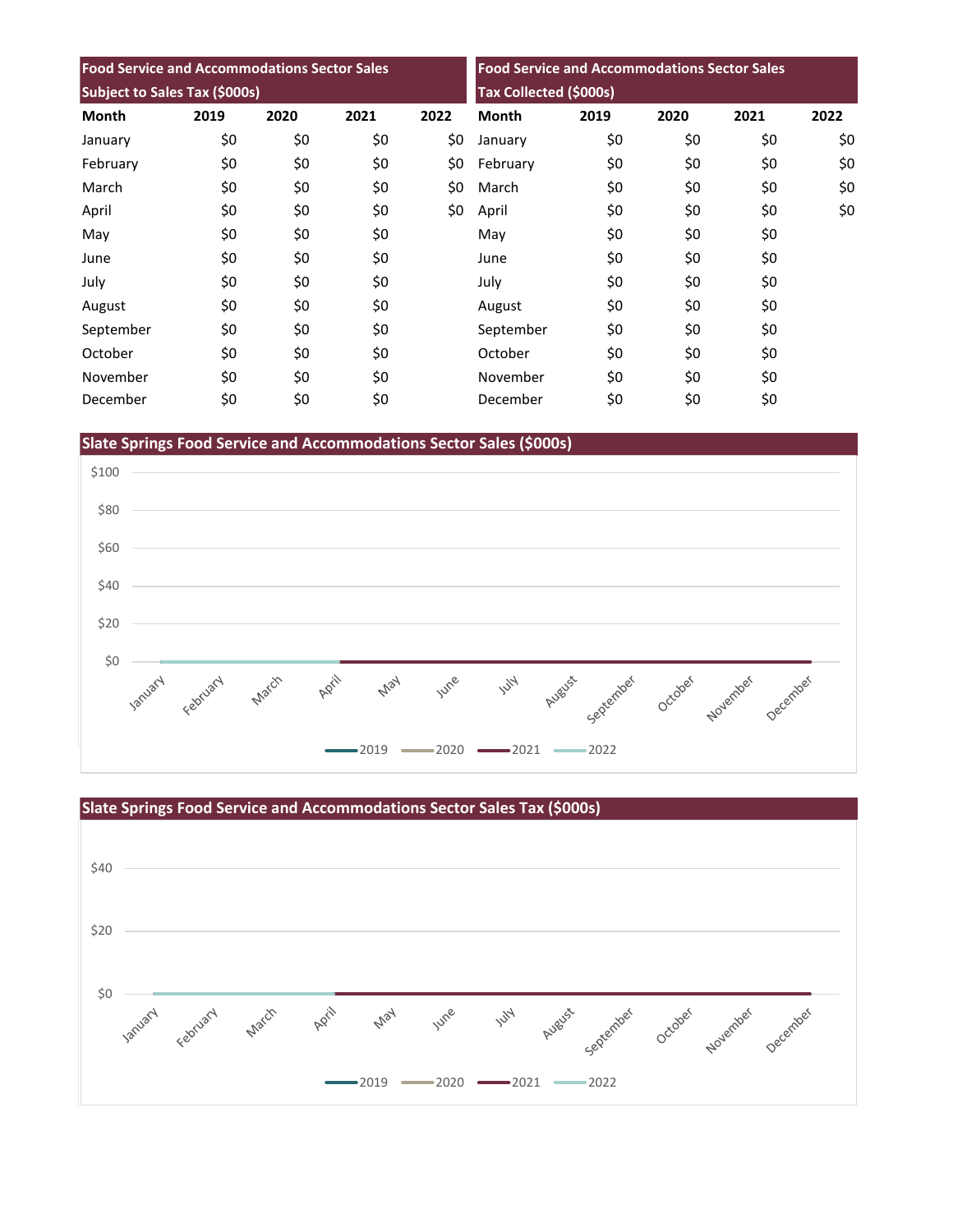| <b>Estimated Change in Sales</b>                        |               |                |                |
|---------------------------------------------------------|---------------|----------------|----------------|
|                                                         | <b>Sales</b>  | Average Sales* | Change in      |
|                                                         | Apr21 - Mar22 | Apr - Mar      | <b>Sales</b>   |
| <b>Agriculture, Forestry, Fishing and Hunting</b>       | \$0           | \$0            | \$0            |
| Mining, Quarrying, and Oil and Gas Extraction           | \$0           | \$0            | \$0            |
| <b>Utilities</b>                                        | \$0           | \$0            | \$0            |
| Construction                                            | \$0           | \$0            | \$0            |
| <b>Manufacturing</b>                                    | \$0           | \$0            | \$0            |
| <b>Wholesale Trade</b>                                  | \$0           | \$0            | \$0            |
| <b>Retail Trade</b>                                     | \$8,197,350   | \$12,600,000   | (54,359,076)   |
| <b>Transportation and Warehousing</b>                   | \$0           | \$0            | \$0            |
| <b>Information</b>                                      | \$4,970       | \$1,734        | \$3,236        |
| <b>Finance and Insurance</b>                            | \$0           | \$0            | \$0            |
| <b>Real Estate and Rental and Leasing</b>               | \$0           | \$0            | \$0            |
| <b>Professional, Scientific, and Technical Services</b> | \$0           | \$0            | \$0            |
| <b>Management of Companies and Enterprises</b>          | \$0           | \$0            | \$0            |
| <b>Admin/Support/Waste Mgt &amp; Remediation Svcs</b>   | \$0           | \$0            | \$0            |
| <b>Educational Services</b>                             | \$0           | \$0            | \$0            |
| <b>Health Care and Social Assistance</b>                | \$0           | \$0            | \$0            |
| Arts, Entertainment, and Recreation                     | \$0           | \$0            | \$0            |
| <b>Accomodation and Food Services</b>                   | \$0           | \$0            | \$0            |
| <b>Other Services (except Public Administration)</b>    | \$0           | \$0            | \$0            |
| <b>Public Administration</b>                            | \$0           | \$0            | \$0            |
| <b>Change in Total of Sector Sales</b>                  | \$8,202,320   | \$12,601,734   | ( \$4,355,840) |

\*Average Sales is calculated as the sum of average monthly sales for the three previous years.

| <b>Economic Impact Summary from Change in Total of Sector Sales (IMPLAN)</b> |                   |                             |                  |                |  |  |  |  |
|------------------------------------------------------------------------------|-------------------|-----------------------------|------------------|----------------|--|--|--|--|
| <b>Impact Type</b>                                                           | <b>Employment</b> | <b>Total Value</b><br>Added | Output           |                |  |  |  |  |
| <b>Direct Effect</b>                                                         | (51.9)            | ( \$995, 264)               | ( \$2, 219, 595) | ( \$1,564,177) |  |  |  |  |
| <b>Indirect Effect</b>                                                       | (2.1)             | (567, 514)                  | ( \$163, 771)    | ( \$337,507)   |  |  |  |  |
| <b>Induced Effect</b>                                                        | (2.9)             | (579, 171)                  | (\$172,300)      | ( \$347, 830)  |  |  |  |  |
| <b>Total Effect</b>                                                          | (29.0)            | (51,048,876)                | (52,918,432)     | (5908, 831)    |  |  |  |  |

**Estimated Change in Municipal Sales Tax Diversions (18.5%) (\$56,001)** See explanation of Municipal Sales Tax Diversions in the Data Key.

# **Estimated Change in State and Local Tax from Change in Total of Sector Sales (IMPLAN)**

|                                  |                   |            | Taxes on              |                   |                     |
|----------------------------------|-------------------|------------|-----------------------|-------------------|---------------------|
|                                  | <b>Employment</b> | Proprietor | <b>Production and</b> |                   |                     |
| <b>Description</b>               | Compensation      | Income     | <b>Imports</b>        | <b>Households</b> | <b>Corporations</b> |
| <b>Dividends</b>                 | \$0               | \$0        | \$0                   | \$0               | (5610)              |
| <b>Social Insurance</b>          | ( \$85)           | \$0        | \$0                   | \$0               | \$0                 |
| <b>TOPI: Sales Tax</b>           | \$0               | \$0        | ( \$302, 707)         | \$0               | \$0                 |
| <b>TOPI: Property Tax</b>        | \$0               | \$0        | ( \$215, 525)         | \$0               | \$0                 |
| <b>TOPI: Other Tax</b>           | \$0               | \$0        | ( \$33, 865)          | \$0               | \$0                 |
| <b>Corporate Profits Tax</b>     | \$0               | \$0        | \$0                   | \$0               | ( \$10,542)         |
| <b>Personal Taxes</b>            | \$0               | \$0        | \$0                   | (526, 915)        | \$0                 |
| <b>Total State and Local Tax</b> | ( \$86)           | \$0        | (51, 355, 883)        | ( \$27, 816)      | (54, 724)           |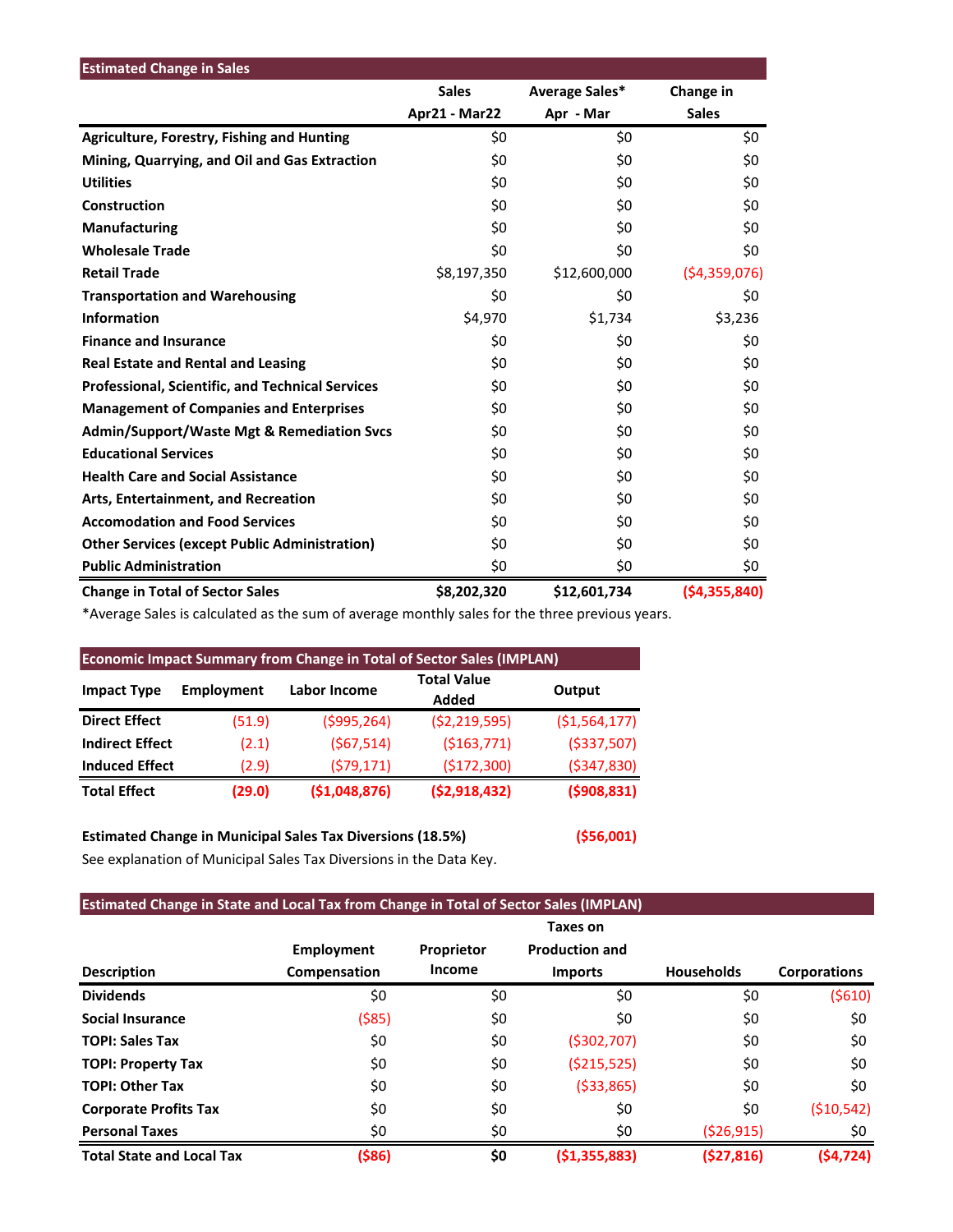# **Sales Tax Diversions and Special Levies**

| <b>Slate Springs Diversions</b> |       |       |       |       | <b>No Special Levy</b> |      |      |      |      |  |
|---------------------------------|-------|-------|-------|-------|------------------------|------|------|------|------|--|
| Month                           | 2019  | 2020  | 2021  | 2022  | Month                  | 2019 | 2020 | 2021 | 2022 |  |
| January                         | \$167 | \$204 | \$217 | \$256 | January                |      |      |      |      |  |
| February                        | \$162 | \$170 | \$210 | \$448 | February               |      |      |      |      |  |
| March                           | \$159 | \$148 | \$246 | \$404 | March                  |      |      |      |      |  |
| April                           | \$304 | \$217 | \$172 | \$442 | April                  |      |      |      |      |  |
| May                             | \$141 | \$147 | \$151 |       | May                    |      |      |      |      |  |
| June                            | \$180 | \$163 | \$112 |       | June                   |      |      |      |      |  |
| July                            | \$147 | \$126 | \$129 |       | July                   |      |      |      |      |  |
| August                          | \$116 | \$111 | \$553 |       | August                 |      |      |      |      |  |
| September                       | \$144 | \$234 | \$177 |       | September              |      |      |      |      |  |
| October                         | \$218 | \$146 | \$191 |       | October                |      |      |      |      |  |
| November                        | \$221 | \$239 | \$235 |       | November               |      |      |      |      |  |
| December                        | \$258 | \$213 | \$199 |       | December               |      |      |      |      |  |

| <b>No Special Levy</b> |      |      |      |      | <b>No Special Levy</b> |      |      |      |      |  |
|------------------------|------|------|------|------|------------------------|------|------|------|------|--|
| Month                  | 2019 | 2020 | 2021 | 2022 | Month                  | 2019 | 2020 | 2021 | 2022 |  |
| January                |      |      |      |      | January                |      |      |      |      |  |
| February               |      |      |      |      | February               |      |      |      |      |  |
| March                  |      |      |      |      | March                  |      |      |      |      |  |
| April                  |      |      |      |      | April                  |      |      |      |      |  |
| May                    |      |      |      |      | May                    |      |      |      |      |  |
| June                   |      |      |      |      | June                   |      |      |      |      |  |
| July                   |      |      |      |      | July                   |      |      |      |      |  |
| August                 |      |      |      |      | August                 |      |      |      |      |  |
| September              |      |      |      |      | September              |      |      |      |      |  |
| October                |      |      |      |      | October                |      |      |      |      |  |
| November               |      |      |      |      | November               |      |      |      |      |  |
| December               |      |      |      |      | December               |      |      |      |      |  |

| <b>No Special Levy</b> |      |      |      |      |
|------------------------|------|------|------|------|
| <b>Month</b>           | 2019 | 2020 | 2021 | 2022 |
| January                |      |      |      |      |
| February               |      |      |      |      |
| March                  |      |      |      |      |
| April                  |      |      |      |      |
| May                    |      |      |      |      |
| June                   |      |      |      |      |
| July                   |      |      |      |      |
| August                 |      |      |      |      |
| September              |      |      |      |      |
| October                |      |      |      |      |
| November               |      |      |      |      |
| December               |      |      |      |      |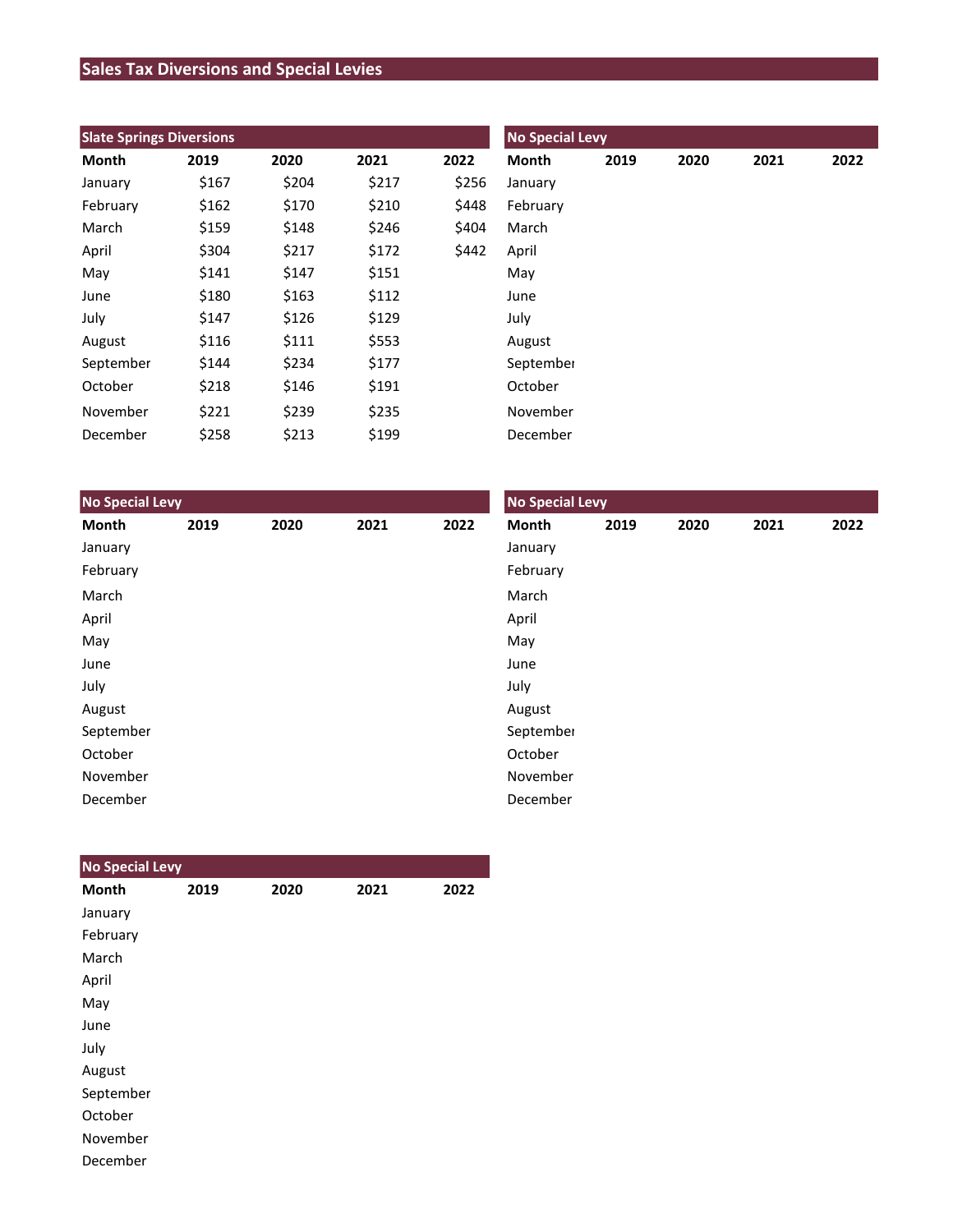| <b>Estimated Change in Federal Tax from Change in Total of Sector Sales (IMPLAN)</b> |               |                   |                       |                   |                     |  |  |  |  |
|--------------------------------------------------------------------------------------|---------------|-------------------|-----------------------|-------------------|---------------------|--|--|--|--|
|                                                                                      | Taxes on      |                   |                       |                   |                     |  |  |  |  |
|                                                                                      | Employment    | <b>Proprietor</b> | <b>Production and</b> |                   |                     |  |  |  |  |
| <b>Description</b>                                                                   | Compensation  | Income            | <b>Imports</b>        | <b>Households</b> | <b>Corporations</b> |  |  |  |  |
| <b>Social Insurance</b>                                                              | ( \$166, 785) | (55,261)          | \$0                   | \$0               | \$0                 |  |  |  |  |
| <b>TOPI: Taxes</b>                                                                   | \$0           | \$0               | ( \$83, 919)          | \$0               | \$0                 |  |  |  |  |
| <b>Corporate Profits Tax</b>                                                         | \$0           | \$0               | \$0                   | \$0               | (521,755)           |  |  |  |  |
| <b>Personal Tax: Income Tax</b>                                                      | \$0           | \$0               | \$0                   | (549, 769)        | \$0                 |  |  |  |  |
| <b>Total Federal Tax</b>                                                             | ( \$163, 941) | ( \$2,540)        | (5203, 322)           | ( \$55,497)       | (59,703)            |  |  |  |  |

# **DATA Key**

# **Total Sales as Indicated by Sales Tax**

North American Industrial Classification Sectors (NAICS) sectors included in the "Total Sales as Indicated by Sales Tax" statistics include: Sector 11 – *Agriculture, Forestry, Fishing and Hunting* ; Sector 21 – *Mining, Quarrying, and Oil and Gas Extraction* ; Sector 22 – *Utilities*; Sector 23 – *Construction* ; Sector 31-33 – *Manufacturing* ; Sector 42 – *Wholesale Trade* ; Sector 44-45 – *Retail Trade* ; Sector 48-49 – *Transportation and Warehousing* ; Sector 51 – *Information* ; Sector 52 – *Finance and Insurance* ; Sector 53 – *Real Estate and Rental and Leasing* ; Sector 54 – *Professional, Scientific, and Technical Services*; Sector 55 – *Management of Companies and Enterprises* ; Sector 56 – *Administrative and Support and Waste Management and Remediation Services* ; Sector 61 – *Educational Services*; Sector 62 – *Health Care and Social Assistance* ; Sector 71 – *Arts, Entertainment, and Recreation* ; Sector 72 – *Accommodation and Food Services* ; Sector 81 – *Other Services (Except Public Administration)* ; and Sector 92 – *Public Administration* .

### **Retail Sector Sales**

Retail Sector Sales includes NAICS Sector 44-45 – Retail Trade.

## **Accommodation and Food Service Sector Sales**

Accommodation and Food Services Sector Sales includes NAICS Sector 72 – Accommodation and Food Services.

## **Estimated Change in Sales**

To determine the economic impact of changes in specific sector sales, the average monthly sales by sector (using sales from the thirty-six months prior to the study time frame) was subtracted from the sales for that sector in the study time frame. For this publication, each month's sector sales from April 2018 through March 2020 were averaged and subtracted from sector sales occurring in the April 2020 through March 2021 time period to obtain the Change in Sales estimate. The estimated changes in sales for all sectors were summed to obtain the estimate for the change in Total of Sector Sales.

Municipalities are assigned to the county in which the largest proportion of the municipality's population resides (e.g., while the city of Jackson lies in Hinds, Madison, and Rankin Counties, Jackson was "assigned" to Hinds County because the majority of its population resides in Hinds County).

If the change in sales is negative, this indicates that the sales for the specific geographic area fall below expected values when using the previous three years as a benchmark. If the change in sales is positive, then the sales for the specific geographic area is greater than what would have been expected when using the three previous years as a benchmark.

## **Estimated Change in Municipal Sales Tax Diversions**

Municipalities receive 18.5 percent of sales tax collected within their boundaries from the Mississippi Department of Revenue that can be used in the general budget(counties are not eligible for this allocation). The estimated change in the municipal sales tax diversion is calculated as 18.5 percent of the change in Taxes on Production and Imports: Sales Tax estimated in the Estimated Change in State and Local Tax from Change in Total of Sector Sales table.